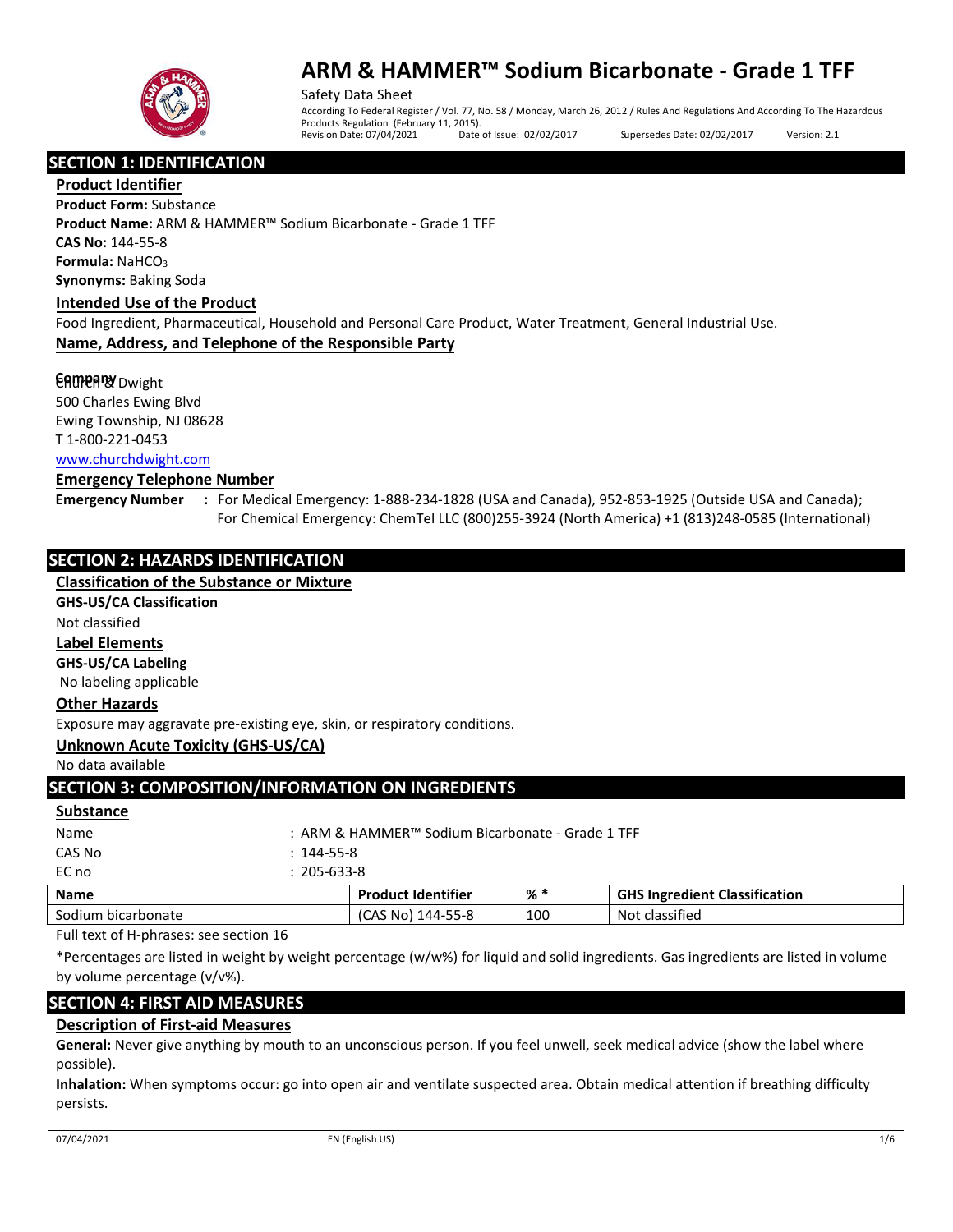Safety Data Sheet

According To Federal Register / Vol. 77, No. 58 / Monday, March 26, 2012 / Rules And Regulations And According To The Hazardous Products Regulation (February 11, 2015).

**Skin Contact:** Remove contaminated clothing. Drench affected area with water for at least 15 minutes. Obtain medical attention if irritation develops or persists.

**Eye Contact:** Rinse cautiously with water for at least 15 minutes. Remove contact lenses, if present and easy to do. Continue rinsing. Obtain medical attention.

**Ingestion:** Rinse mouth. Do not induce vomiting. Obtain medical attention.

## **Most Important Symptoms and Effects Both Acute and Delayed**

**General:** Not expected to present a significant hazard under anticipated conditions of normal use.

**Inhalation:** Prolonged exposure may cause irritation.

**Skin Contact:** Prolonged exposure may cause skin irritation.

**Eye Contact:** May cause slight irritation to eyes.

**Ingestion:** Large doses may produce systemic alkalosis and expansion in extracellular fluid volume with edema.

**Chronic Symptoms:** None expected under normal conditions of use.

#### **Indication of Any Immediate Medical Attention and Special Treatment Needed**

If exposed or concerned, get medical advice and attention. If medical advice is needed, have product container or label at hand.

## **SECTION 5: FIRE-FIGHTING MEASURES**

## **Extinguishing Media**

**Suitable Extinguishing Media:** Water spray, dry chemical, foam, carbon dioxide.

**Unsuitable Extinguishing Media:** Do not use a heavy water stream. Use of heavy stream of water may spread fire.

#### **Special Hazards Arising From the Substance or Mixture**

**Fire Hazard:** Not considered flammable but may burn at high temperatures.

**Explosion Hazard:** Product is not explosive.

**Reactivity:** Hazardous reactions will not occur under normal conditions.

#### **Advice for Firefighters**

**Precautionary Measures Fire:** Exercise caution when fighting any chemical fire.

**Firefighting Instructions:** Exercise caution when fighting any chemical fire. Use water spray or fog for cooling exposed containers.

**Protection During Firefighting:** Do not enter fire area without proper protective equipment, including respiratory protection.

Hazardous Combustion Products: Carbon oxides (CO, CO<sub>2</sub>). Sodium oxides.

# **Reference to Other Sections**

Refer to Section 9 for flammability properties.

# **SECTION 6: ACCIDENTAL RELEASE MEASURES**

## **Personal Precautions, Protective Equipment and Emergency Procedures**

**General Measures:** Avoid prolonged contact with eyes, skin and clothing. Avoid breathing dust.

#### **For Non-Emergency Personnel**

**Protective Equipment:** Use appropriate personal protective equipment (PPE).

**Emergency Procedures:** Evacuate unnecessary personnel.

**For Emergency Personnel**

**Protective Equipment:** Equip cleanup crew with proper protection.

**Emergency Procedures:** Ventilate area. Upon arrival at the scene, a first responder is expected to recognize the presence of dangerous goods, protect oneself and the public, secure the area, and call for the assistance of trained personnel as soon as conditions permit.

## **Environmental Precautions**

Avoid release to the environment. Prevent entry to sewers and public waters.

# **Methods and Materials for Containment and Cleaning Up**

**For Containment:** Contain and collect as any solid. Contain solid spills with appropriate barriers and prevent migration and entry into sewers or streams.

**Methods for Cleaning Up:** Clean up spills immediately and dispose of waste safely. Recover the product by vacuuming, shoveling or sweeping. Transfer spilled material to a suitable container for disposal. Contact competent authorities after a spill.

#### **Reference to Other Sections**

See Section 8 for exposure controls and personal protection and Section 13 for disposal considerations.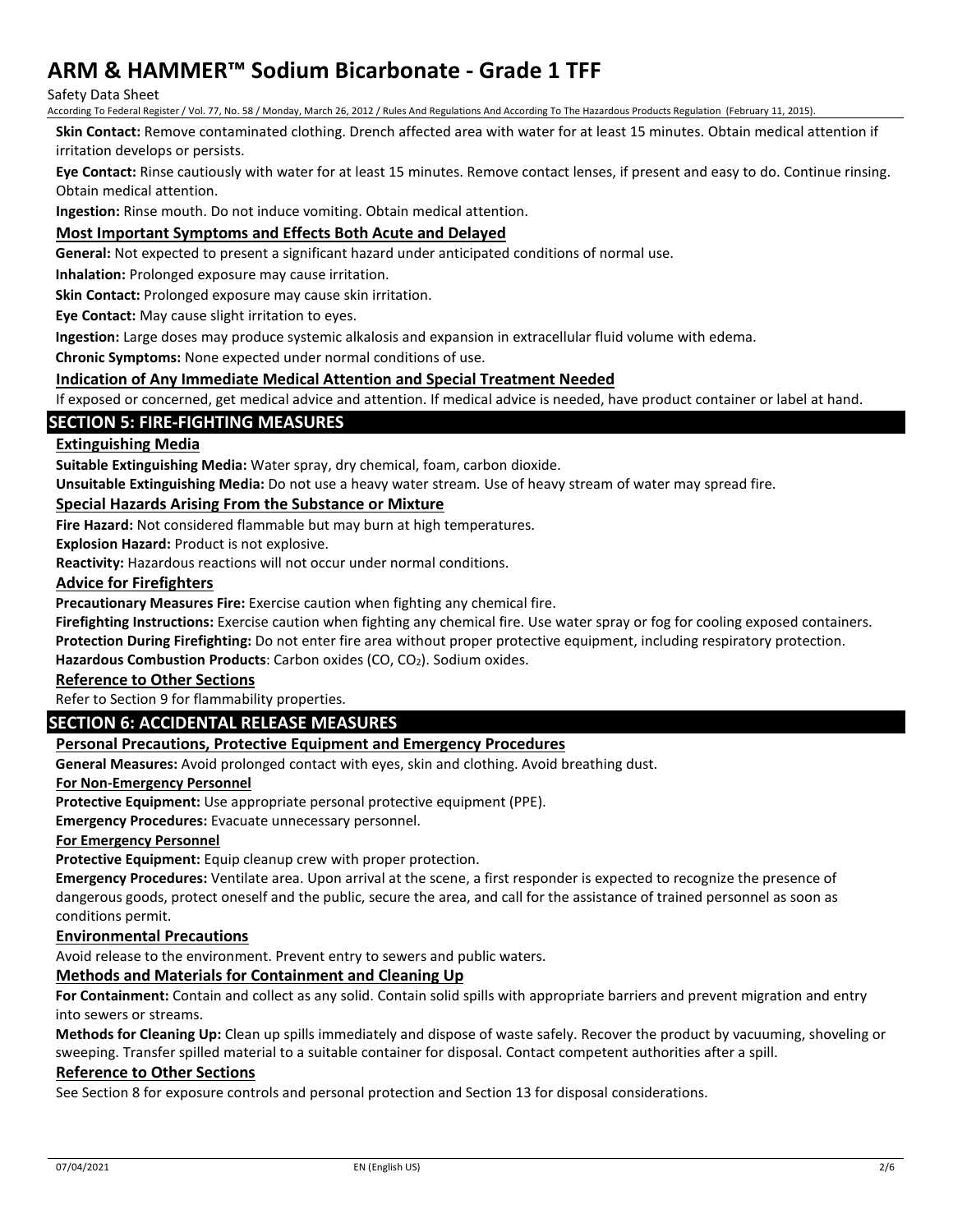Safety Data Sheet

According To Federal Register / Vol. 77, No. 58 / Monday, March 26, 2012 / Rules And Regulations And According To The Hazardous Products Regulation (February 11, 2015).

## **SECTION 7: HANDLING AND STORAGE**

## **Precautions for Safe Handling**

**Precautions for Safe Handling:** Wash hands and other exposed areas with mild soap and water before eating, drinking or smoking and when leaving work. Avoid prolonged contact with eyes, skin and clothing. Avoid breathing dust.

**Hygiene Measures:** Handle in accordance with good industrial hygiene and safety procedures.

## **Conditions for Safe Storage, Including Any Incompatibilities**

**Technical Measures:** Comply with applicable regulations.

**Storage Conditions:** Keep container closed when not in use. Store in a dry, cool place. Keep/Store away from direct sunlight, extremely high or low temperatures and incompatible materials.

**Incompatible Materials:** Strong acids, strong bases, strong oxidizers. Water. Lime.

#### **Storage Temperature:** < 65 °C (< 150 °F)

#### **Specific End Use(s)**

Food Ingredient, Pharmaceutical, Household and Personal Care Product, Water Treatment, General Industrial Use.

## **SECTION 8: EXPOSURE CONTROLS/PERSONAL PROTECTION**

## **Control Parameters**

For substances listed in section 3 that are not listed here, there are no established Exposure limits from the manufacturer, supplier, importer, or the appropriate advisory agency including: ACGIH (TLV), AIHA (WEEL), NIOSH (REL), OSHA (PEL), Canadian provincial governments, or the Mexican government.

| Particulates not otherwise classified (PNOC) |                                             |                                                                                  |  |
|----------------------------------------------|---------------------------------------------|----------------------------------------------------------------------------------|--|
| <b>USA ACGIH</b>                             | ACGIH TWA $(mg/m3)$                         | 3 mg/m <sup>3</sup> Respirable fraction                                          |  |
|                                              |                                             | 10 mg/m $3$ Total Dust                                                           |  |
| <b>USA OSHA</b>                              | OSHA PEL (TWA) (mg/m <sup>3</sup> )         | 5 mg/m <sup>3</sup> Respirable fraction                                          |  |
|                                              |                                             | 15 mg/m <sup>3</sup> Total Dust                                                  |  |
| <b>Alberta</b>                               | OEL TWA (mg/m <sup>3</sup> )                | 10 mg/m $3$ (total)                                                              |  |
|                                              |                                             | 3 mg/m <sup>3</sup> (respirable)                                                 |  |
| <b>British Columbia</b>                      | OEL TWA (mg/m <sup>3</sup> )                | 10 mg/m <sup>3</sup> (nuisance dust-total dust)                                  |  |
|                                              |                                             | 3 mg/m <sup>3</sup> (nuisance dust-respirable fraction)                          |  |
| Manitoba                                     | OEL TWA (mg/m <sup>3</sup> )                | 10 mg/m <sup>3</sup> (inhalable particles, recommended)                          |  |
|                                              |                                             | 3 mg/m <sup>3</sup> (respirable particles, recommended)                          |  |
| <b>New Brunswick</b>                         | OEL TWA (mg/m <sup>3</sup> )                | 3 mg/m <sup>3</sup> (particulate matter containing no Asbestos and <1%           |  |
|                                              |                                             | Crystalline silica, respirable fraction)                                         |  |
|                                              |                                             | 10 mg/m <sup>3</sup> (particulate matter containing no Asbestos and <1%          |  |
|                                              |                                             | Crystalline silica, inhalable fraction)                                          |  |
| <b>Newfoundland &amp; Labrador</b>           | OEL TWA (mg/m <sup>3</sup> )                | 10 mg/m <sup>3</sup> (inhalable particles, recommended)                          |  |
|                                              |                                             | 3 mg/m <sup>3</sup> (respirable particles, recommended)                          |  |
| Nova Scotia                                  | OEL TWA (mg/m <sup>3</sup> )                | 10 mg/m <sup>3</sup> (inhalable particles, recommended)                          |  |
|                                              |                                             | 3 mg/m <sup>3</sup> (respirable particles, recommended)                          |  |
| <b>Nunavut</b>                               | OEL STEL (mg/m <sup>3</sup> )               | 20 mg/m <sup>3</sup> (insoluble or poorly soluble-inhalable fraction)            |  |
|                                              |                                             | 6 mg/m <sup>3</sup> (insoluble or poorly soluble-respirable fraction)            |  |
| <b>Nunavut</b>                               | OEL TWA (mg/m <sup>3</sup> )                | 10 mg/m <sup>3</sup> (insoluble or poorly soluble-inhalable fraction)            |  |
|                                              |                                             | 3 mg/m <sup>3</sup> (insoluble or poorly soluble-respirable fraction)            |  |
| <b>Northwest Territories</b>                 | OEL STEL (mg/m <sup>3</sup> )               | 20 mg/m <sup>3</sup> (insoluble or poorly soluble-inhalable fraction)            |  |
|                                              |                                             | 6 mg/m <sup>3</sup> (insoluble or poorly soluble-respirable fraction)            |  |
| <b>Northwest Territories</b>                 | OEL TWA (mg/m <sup>3</sup> )                | 10 mg/m <sup>3</sup> (insoluble or poorly soluble-inhalable fraction)            |  |
|                                              |                                             | 3 mg/m <sup>3</sup> (insoluble or poorly soluble-respirable fraction)            |  |
| <b>Ontario</b>                               | OEL TWA (mg/m <sup>3</sup> )                | 10 mg/m <sup>3</sup> (inhalable)                                                 |  |
|                                              |                                             | 3 mg/m <sup>3</sup> (respirable)                                                 |  |
| <b>Prince Edward Island</b>                  | OEL TWA (mg/m <sup>3</sup> )                | 10 mg/m <sup>3</sup> (inhalable particles, recommended)                          |  |
|                                              |                                             | 3 mg/m <sup>3</sup> (respirable particles, recommended)                          |  |
| Québec                                       | VEMP ( $mg/m3$ )                            | 10 mg/m <sup>3</sup> (including dust, inert or nuisance particulates-total dust) |  |
| Saskatchewan                                 | $\overline{OE}$ L STEL (mg/m <sup>3</sup> ) | 20 mg/m <sup>3</sup> (insoluble or poorly soluble-inhalable fraction)            |  |
|                                              |                                             | 6 mg/m <sup>3</sup> (insoluble or poorly soluble-respirable fraction)            |  |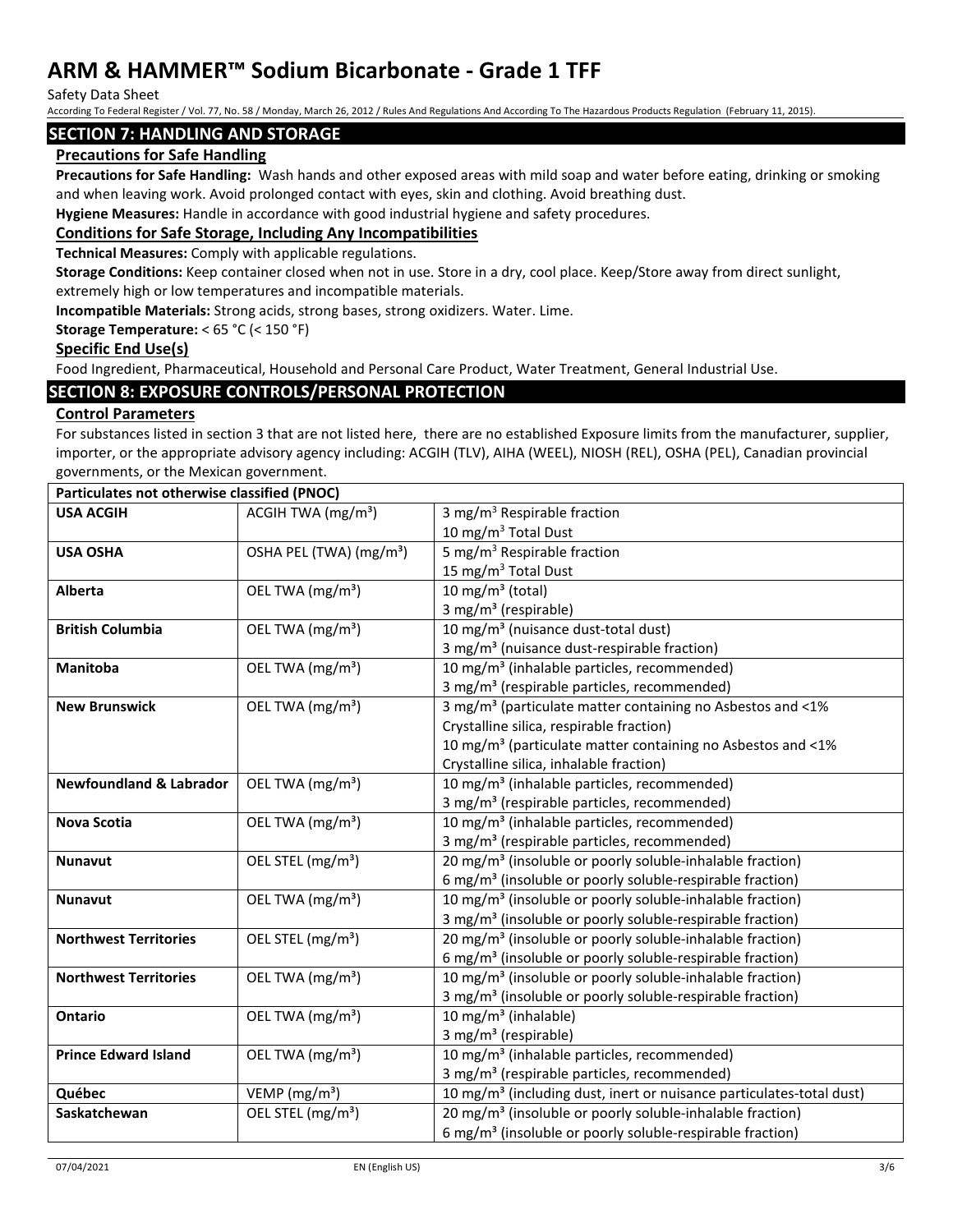Safety Data Sheet

According To Federal Register / Vol. 77, No. 58 / Monday, March 26, 2012 / Rules And Regulations And According To The Hazardous Products Regulation (February 11, 2015).

| Saskatchewan | OEL TWA (mg/m <sup>3</sup> ) | 10 mg/m <sup>3</sup> (insoluble or poorly soluble-inhalable fraction)               |
|--------------|------------------------------|-------------------------------------------------------------------------------------|
|              |                              | $\frac{1}{2}$ 3 mg/m <sup>3</sup> (insoluble or poorly soluble-respirable fraction) |

## **Exposure Controls**

**Appropriate Engineering Controls:** For occupational/workplace settings: Emergency eye wash fountains and safety showers should be available in the immediate vicinity of any potential exposure. Ensure adequate ventilation, especially in confined areas. Ensure all national/local regulations are observed.

**Personal Protective Equipment:** For occupational/workplace settings and bulk quantities: Gloves. Protective clothing. Protective goggles.



**Materials for Protective Clothing:** For occupational/workplace settings: Chemically resistant materials and fabrics.

**Hand Protection:** For occupational/workplace settings: Wear protective gloves.

**Eye Protection:** For occupational/workplace settings: Chemical safety goggles.

**Skin and Body Protection:** Wear suitable protective clothing.

**Respiratory Protection:** If exposure limits are exceeded or irritation is experienced, approved respiratory protection should be worn. In case of inadequate ventilation, oxygen deficient atmosphere, or where exposure levels are not known wear approved respiratory protection.

**Other Information:** When using, do not eat, drink or smoke.

**SECTION 9: PHYSICAL AND CHEMICAL PROPERTIES Information on Basic Physical and Chemical Properties**

| <b>Physical State</b><br>Solid<br>$\mathbf{L}$<br>White, crystalline powder<br>Appearance<br>Odor<br>None<br><b>Odor Threshold</b><br>Not available<br>8.2 (1% Solution)<br>рH<br>Not available<br><b>Evaporation Rate</b><br>Not available<br><b>Melting Point</b><br>Not available<br><b>Freezing Point</b><br><b>Boiling Point</b><br>Not available<br><b>Flash Point</b><br>Not available<br>Not available<br><b>Auto-ignition Temperature</b> |
|----------------------------------------------------------------------------------------------------------------------------------------------------------------------------------------------------------------------------------------------------------------------------------------------------------------------------------------------------------------------------------------------------------------------------------------------------|
|                                                                                                                                                                                                                                                                                                                                                                                                                                                    |
|                                                                                                                                                                                                                                                                                                                                                                                                                                                    |
|                                                                                                                                                                                                                                                                                                                                                                                                                                                    |
|                                                                                                                                                                                                                                                                                                                                                                                                                                                    |
|                                                                                                                                                                                                                                                                                                                                                                                                                                                    |
|                                                                                                                                                                                                                                                                                                                                                                                                                                                    |
|                                                                                                                                                                                                                                                                                                                                                                                                                                                    |
|                                                                                                                                                                                                                                                                                                                                                                                                                                                    |
|                                                                                                                                                                                                                                                                                                                                                                                                                                                    |
|                                                                                                                                                                                                                                                                                                                                                                                                                                                    |
|                                                                                                                                                                                                                                                                                                                                                                                                                                                    |
| Not available<br><b>Decomposition Temperature</b>                                                                                                                                                                                                                                                                                                                                                                                                  |
| Not available<br>Flammability (solid, gas)<br>$\ddot{\phantom{a}}$                                                                                                                                                                                                                                                                                                                                                                                 |
| <b>Lower Flammable Limit</b><br>Not available                                                                                                                                                                                                                                                                                                                                                                                                      |
| Not available<br><b>Upper Flammable Limit</b>                                                                                                                                                                                                                                                                                                                                                                                                      |
| Not available<br><b>Vapor Pressure</b>                                                                                                                                                                                                                                                                                                                                                                                                             |
| Not available<br>Relative Vapor Density at 20°C                                                                                                                                                                                                                                                                                                                                                                                                    |
| Not available<br><b>Relative Density</b>                                                                                                                                                                                                                                                                                                                                                                                                           |
| 62 lb/ft3 (993 kg/m3)<br>Specific Gravity / Density                                                                                                                                                                                                                                                                                                                                                                                                |
| Not available<br><b>Specific Gravity</b>                                                                                                                                                                                                                                                                                                                                                                                                           |
| Water: 8.6 g/100ml @ 20 °C (68 °F)<br>Solubility                                                                                                                                                                                                                                                                                                                                                                                                   |
| Not available<br><b>Partition Coefficient: N-Octanol/Water</b>                                                                                                                                                                                                                                                                                                                                                                                     |
| Not available<br><b>Viscosity</b>                                                                                                                                                                                                                                                                                                                                                                                                                  |

# **SECTION 10: STABILITY AND REACTIVITY**

**Reactivity:** Hazardous reactions will not occur under normal conditions.

**Chemical Stability:** Stable under recommended handling and storage conditions (see section 7).

**Possibility of Hazardous Reactions:** Hazardous polymerization will not occur.

**Conditions to Avoid:** Direct sunlight, extremely high or low temperatures, and incompatible materials.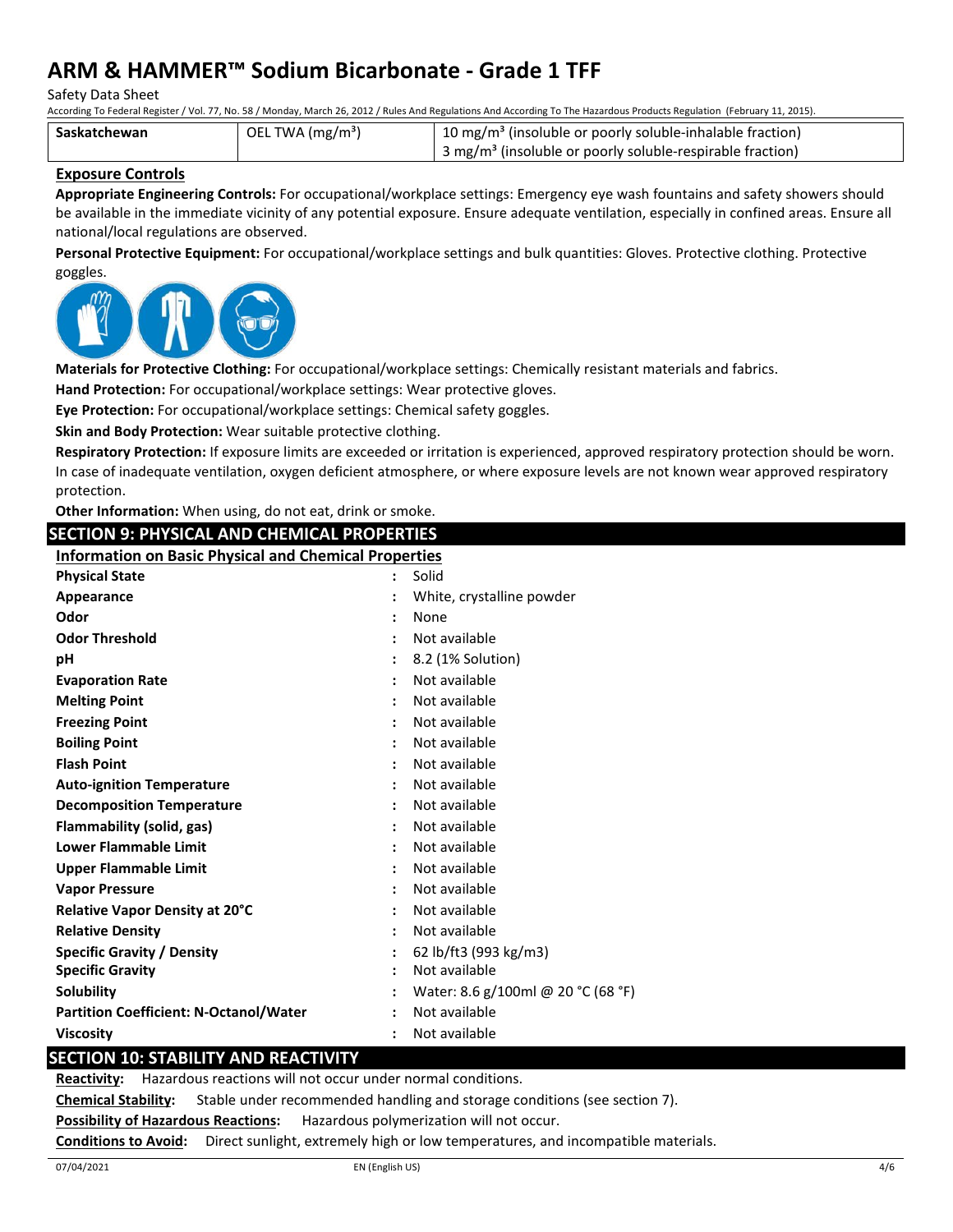Safety Data Sheet

According To Federal Register / Vol. 77, No. 58 / Monday, March 26, 2012 / Rules And Regulations And According To The Hazardous Products Regulation (February 11, 2015).

**Incompatible Materials:** Strong acids, strong bases, strong oxidizers. Water. Lime.

**Hazardous Decomposition Products:** None known. At high temperature may liberate toxic gases.

# **SECTION 11: TOXICOLOGICAL INFORMATION**

**Information on Toxicological Effects - Product**

**Acute Toxicity (Oral):** Not classified

**Acute Toxicity (Dermal):** Not classified

**Acute Toxicity (Inhalation):** Not classified

**LD50 and LC50 Data:** Not available

**Skin Corrosion/Irritation:** Not classified

**pH:** 8.2 (1% Solution)

**Eye Damage/Irritation:** Not classified

**pH:** 8.2 (1% Solution)

**Respiratory or Skin Sensitization:** Not classified

**Germ Cell Mutagenicity:** Not classified

**Carcinogenicity:** Not classified

#### **Specific Target Organ Toxicity (Repeated Exposure):** Not classified

**Reproductive Toxicity:** Not classified

**Specific Target Organ Toxicity (Single Exposure):** Not classified

**Aspiration Hazard:** Not classified

**Symptoms/Injuries After Inhalation:** Prolonged exposure may cause irritation.

**Symptoms/Injuries After Skin Contact:** Prolonged exposure may cause skin irritation.

**Symptoms/Injuries After Eye Contact:** May cause slight irritation to eyes.

**Symptoms/Injuries After Ingestion:** Large doses may produce systemic alkalosis and expansion in extracellular fluid volume with edema.

**Chronic Symptoms:** None expected under normal conditions of use.

# **Information on Toxicological Effects - Ingredient(s)**

**LD50 and LC50 Data:**

**Sodium bicarbonate (144-55-8)**

**LD50 Oral Rat** 7334 mg/kg

# **SECTION 12: ECOLOGICAL INFORMATION**

**Toxicity**

**Ecology - General:** Not classified.

| ARM & HAMMER™ Sodium Bicarbonate - Grade 1 TFF (144-55-8) |                         |  |
|-----------------------------------------------------------|-------------------------|--|
| LC50 Fish 1                                               | 7100 mg/l Bluegill      |  |
| EC50 Daphnia 1                                            | 4100 mg/l Daphnids      |  |
| LC50 Fish 2                                               | 7700 mg/l Rainbow Trout |  |

**Persistence and Degradability**

| ARM & HAMMER <sup>™</sup> Sodium Bicarbonate - Grade 1 TFF (144-55-8) |                  |
|-----------------------------------------------------------------------|------------------|
| <b>Persistence and Degradability</b>                                  | Not established. |

#### **Bioaccumulative Potential**

**ARM & HAMMER™ Sodium Bicarbonate - Grade 1 TFF (144-55-8)**

**Bioaccumulative Potential Fig. 2016** Not established.

**Mobility in Soil** Not available

## **Other Adverse Effects**

**Other Information:** Avoid release to the environment.

# **SECTION 13: DISPOSAL CONSIDERATIONS**

**Waste Disposal Recommendations:** Dispose of contents/container in accordance with local, regional, national, territorial, provincial, and international regulations.

**Ecology - Waste Materials:** Avoid release to the environment.